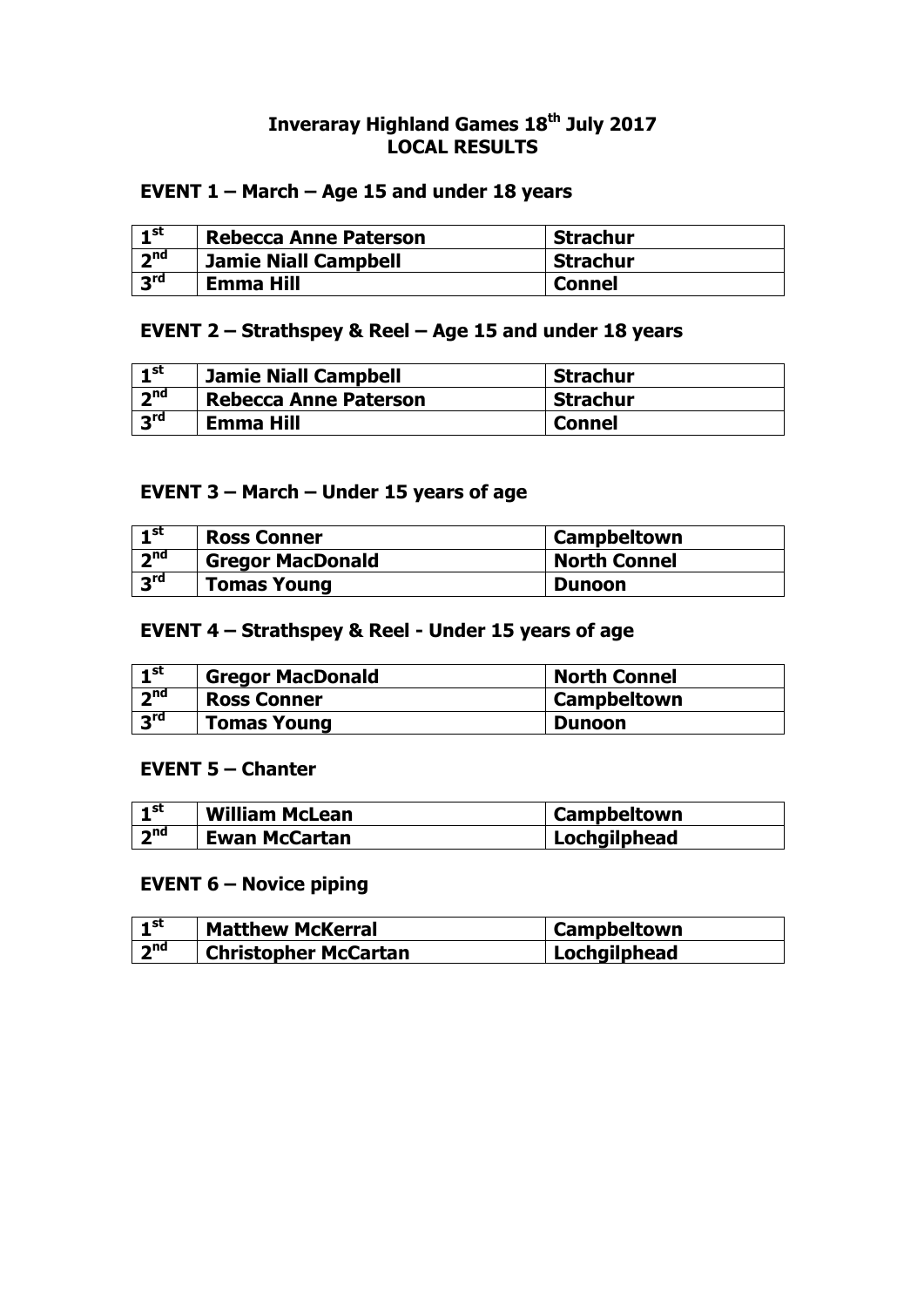#### **Inveraray Highland Games 18th July 2017 JUNIOR EVENTS – OPEN**

## **EVENT 7 – March – Under 18 years**

| $-1$ st         | <b>Finlay Cameron</b>  | Roybridge     |
|-----------------|------------------------|---------------|
| 2 <sub>nd</sub> | <b>Andrew Ferguson</b> | <b>Dollar</b> |
| $R^{\text{rd}}$ | <b>Ross Conner</b>     | Campbeltown   |

## **EVENT 8 – Strathspey & Reel – Under 18 years**

| $\mathbf{1}^{\mathsf{st}}$ | <b>Andrew Ferguson</b> | <b>Dollar</b>    |
|----------------------------|------------------------|------------------|
| 2 <sub>nd</sub>            | <b>Finlay Cameron</b>  | <b>Roybridge</b> |
| $R^{\text{rd}}$            | <b>Ross Conner</b>     | Campbeltown      |

## **EVENT 9 – Piobaireachd – Under 18 years**

| $\mathbf{I}^{\mathsf{st}}$ | <b>Finlay Cameron</b>   | <b>Roybridge</b>    |
|----------------------------|-------------------------|---------------------|
| 2 <sub>nd</sub>            | <b>Ross Conner</b>      | <b>Campbeltown</b>  |
| 3 <sup>rd</sup>            | <b>Gregor MacDonald</b> | <b>North Connel</b> |
| $\overline{A}^{\text{th}}$ | Emma Hill               | <b>Connel</b>       |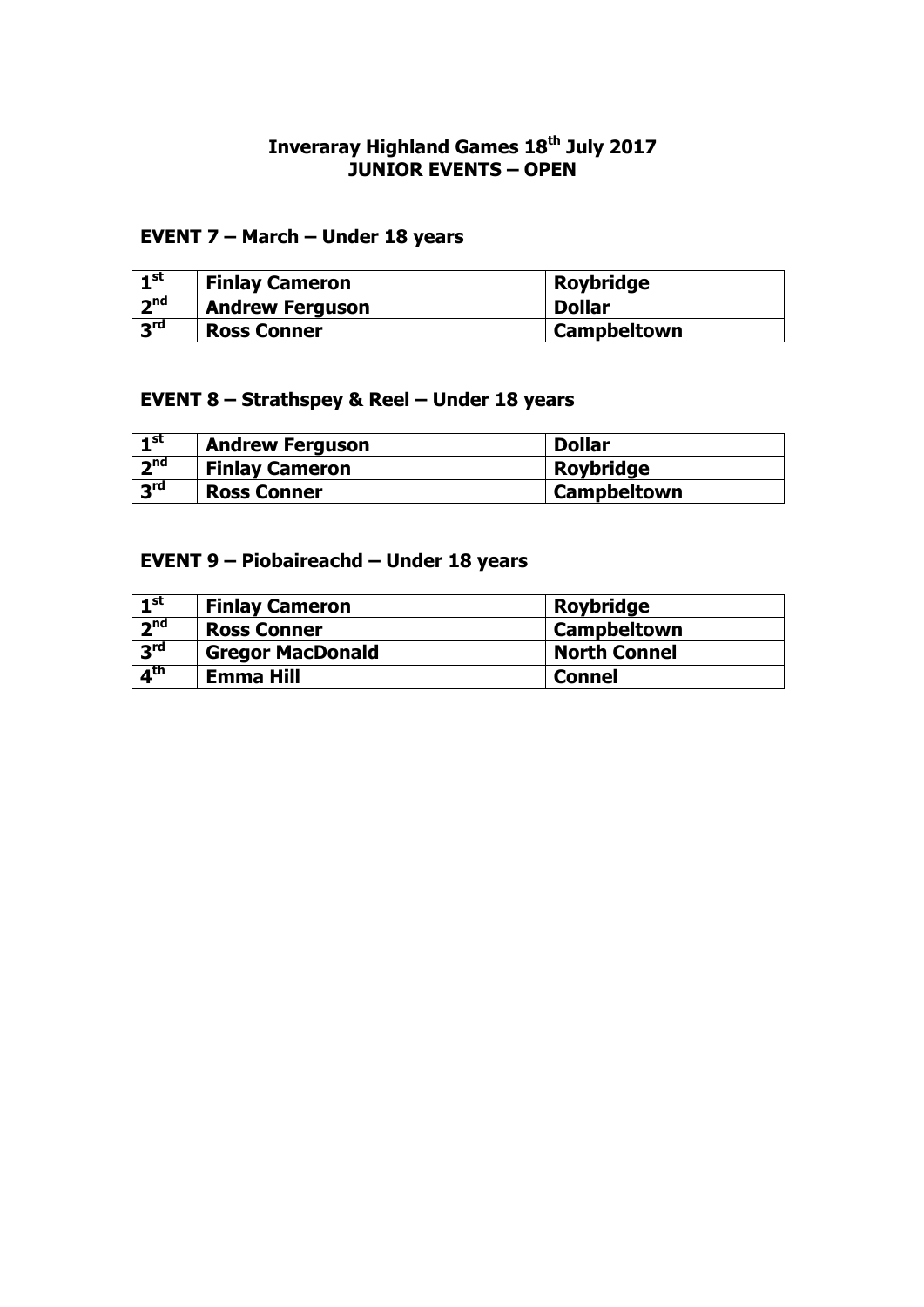#### **Inveraray Highland Games 18th July 2017 SENIOR PIPING A GRADE – OPEN**

## **EVENT 10 – Piobaireachd**

| 1 <sup>st</sup>          | <b>Angus D MacColl</b>  | <b>Benderloch</b> |
|--------------------------|-------------------------|-------------------|
| 2 <sup>nd</sup>          | <b>Cameron Drummond</b> | <b>Edinburgh</b>  |
| 3 <sup>rd</sup>          | <b>Stuart Liddell</b>   | <b>Inveraray</b>  |
| $\mathbf{A}^{\text{th}}$ | <b>Sandy Cameron</b>    | <b>Roybridge</b>  |
| 5 <sup>th</sup>          | <b>Gordon McCready</b>  | <b>Paisley</b>    |
| 6 <sup>th</sup>          | <b>Faye Henderson</b>   | <b>Edinburgh</b>  |

#### **EVENT 11 – March**

| 1 <sup>st</sup> | <b>Stuart Liddell</b>     | <b>Inveraray</b>  |
|-----------------|---------------------------|-------------------|
| 2 <sub>nd</sub> | <b>Cameron Drummond</b>   | <b>Edinburgh</b>  |
| 3 <sup>rd</sup> | <b>Angus D MacColl</b>    | <b>Benderloch</b> |
| 4 <sup>th</sup> | <b>Steven Gray</b>        | <b>Lockerbie</b>  |
| 5 <sup>th</sup> | <b>Alasdair Henderson</b> | Glasgow           |
| 6 <sup>th</sup> | <b>Roddy MacLeod</b>      | Glasgow           |

# **EVENT 12 – Strathspey & Reel**

| 1 <sup>st</sup>            | <b>Angus D MacColl</b>    | <b>Benderloch</b> |
|----------------------------|---------------------------|-------------------|
| $\overline{2^{nd}}$        | <b>Stuart Liddell</b>     | <b>Inveraray</b>  |
| 3 <sup>rd</sup>            | <b>Alasdair Henderson</b> | Glasgow           |
| 4 <sup>th</sup>            | <b>Roddy MacLeod</b>      | Glasgow           |
| 5 <sup>th</sup>            | <b>Gordon McCready</b>    | <b>Paisley</b>    |
| $\overline{6}^{\text{th}}$ | <b>Cameron Drummond</b>   | Edinburgh         |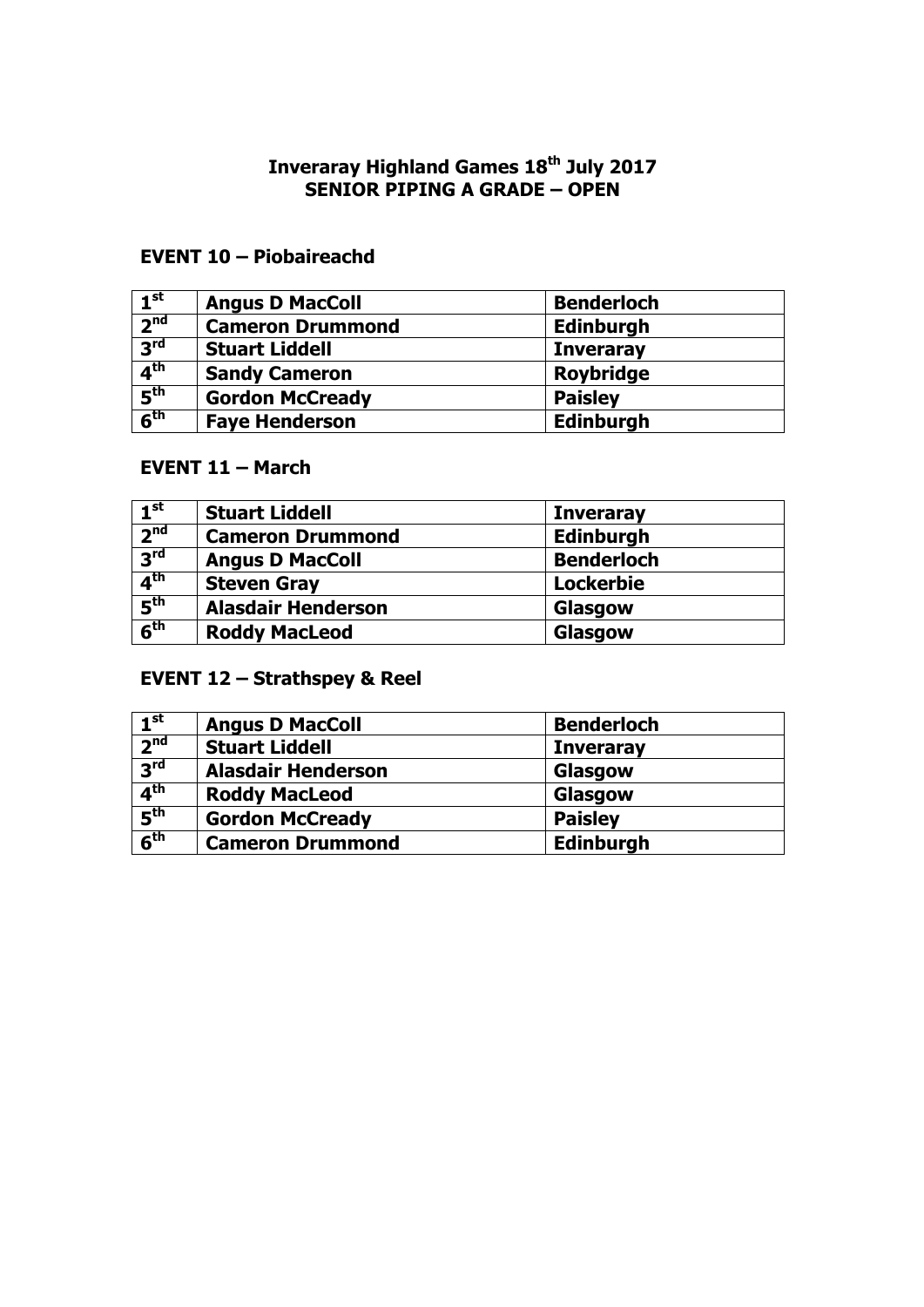#### **Inveraray Highland Games 18th July 2017 SENIOR PIPING B GRADE – OPEN**

## **EVENT 13 – Piobaireachd**

| 1 <sup>st</sup>                     | <b>Sarah Muir</b>        | Glasgow              |
|-------------------------------------|--------------------------|----------------------|
| 2 <sup>nd</sup>                     | <b>Steven Leask</b>      | Glasgow              |
| $\overline{3}^{\text{rd}}$          | <b>Charlie MacDonald</b> | <b>Inverness</b>     |
| 4 <sup>th</sup>                     | <b>Mael Sicard-Cras</b>  | Glasgow              |
| $\overline{\mathbf{5}}^{\text{th}}$ | <b>Jamie Elder</b>       | <b>Auchtermuchty</b> |
| 6 <sup>th</sup>                     | <b>Andrew Hall</b>       | Glasgow              |

#### **EVENT 14 – March**

| $1^{\rm st}$    | <b>Connor Sinclair</b>    | <b>Crieff</b>    |
|-----------------|---------------------------|------------------|
| 2 <sup>nd</sup> | <b>Callum Moffat</b>      | <b>Lockerbie</b> |
| 3 <sup>rd</sup> | <b>Ross Miller</b>        | Linlithgow       |
| 4 <sup>th</sup> | <b>Cameron MacDougall</b> | <b>Nigg</b>      |
| 5 <sup>th</sup> | <b>Sandy Cameron</b>      | <b>Roybridge</b> |
| 6 <sup>th</sup> | <b>Caitlin MacDonald</b>  | Glasgow          |

# **EVENT 15 – Strathspey & Reel**

| 1 <sup>st</sup> | <b>Connor Sinclair</b> | <b>Crieff</b>    |
|-----------------|------------------------|------------------|
| 2 <sup>nd</sup> | <b>Callum Moffat</b>   | <b>Lockerbie</b> |
| 3 <sup>rd</sup> | <b>Callum Wynd</b>     | <b>Dunblane</b>  |
| 4 <sup>th</sup> | <b>Matt Wilson</b>     | <b>Dollar</b>    |
| 5 <sup>th</sup> | <b>Ross Miller</b>     | Linlithgow       |
| 6 <sup>th</sup> | <b>Edward Gaul</b>     | <b>Dundee</b>    |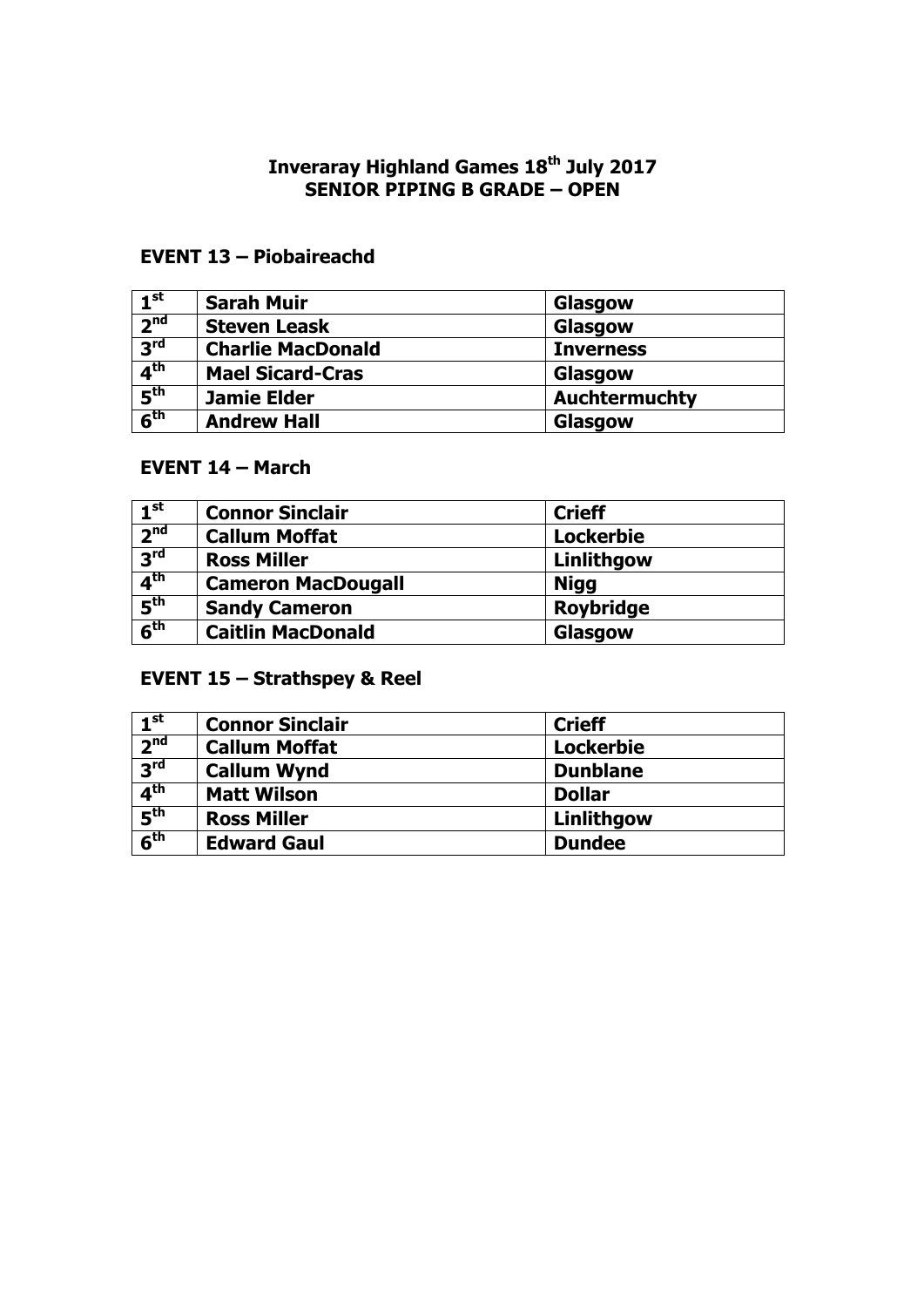#### **Inveraray Highland Games 18th July 2017 SENIOR PIPING C GRADE – OPEN**

## **EVENT 16 – Piobaireachd**

| 1 <sup>st</sup>                     | <b>John Dew</b>         | <b>Crieff</b>   |
|-------------------------------------|-------------------------|-----------------|
| 2 <sup>nd</sup>                     | <b>Gwenael Dage</b>     | <b>Cheadle</b>  |
| 3 <sup>rd</sup>                     | <b>Alastair MacLean</b> | Oban            |
| $\overline{4}^{\text{th}}$          | <b>Daniel McDermott</b> | <b>Rothesay</b> |
| $\overline{\mathbf{5}}^{\text{th}}$ | <b>John Cameron</b>     | <b>Falkirk</b>  |
| 6 <sup>th</sup>                     | <b>Raphael Mercier</b>  | Canada          |

## **EVENT 17 – March**

| 1 <sup>st</sup> | <b>John Dew</b>         | <b>Crieff</b>    |
|-----------------|-------------------------|------------------|
| 2 <sup>nd</sup> | <b>Donald C Stewart</b> | <b>Stewarton</b> |
| 3 <sup>rd</sup> | <b>Raphael Mercier</b>  | <b>Canada</b>    |
| 4 <sup>th</sup> | <b>Ciaren Ross</b>      | <b>Alva</b>      |
| 5 <sup>th</sup> | <b>Gordon Barclay</b>   | <b>Inverness</b> |
| 6 <sup>th</sup> | <b>Owen Muir</b>        | <b>Lockerbie</b> |

# **EVENT 18 – Strathspey & Reel**

| $\mathbf{1}^{\mathsf{st}}$          | <b>Owen Muir</b>        | <b>Lockerbie</b> |
|-------------------------------------|-------------------------|------------------|
| 2 <sup>nd</sup>                     | <b>John Cameron</b>     | <b>Falkirk</b>   |
| 3 <sup>rd</sup>                     | <b>John Dew</b>         | <b>Crieff</b>    |
| 4 <sup>th</sup>                     | <b>Ciaren Ross</b>      | <b>Alva</b>      |
| $\overline{\mathbf{5}}^{\text{th}}$ | <b>Gordon Barclay</b>   | <b>Inverness</b> |
| 6 <sup>th</sup>                     | Eireann Lannetta-MacKay | <b>Burrelton</b> |